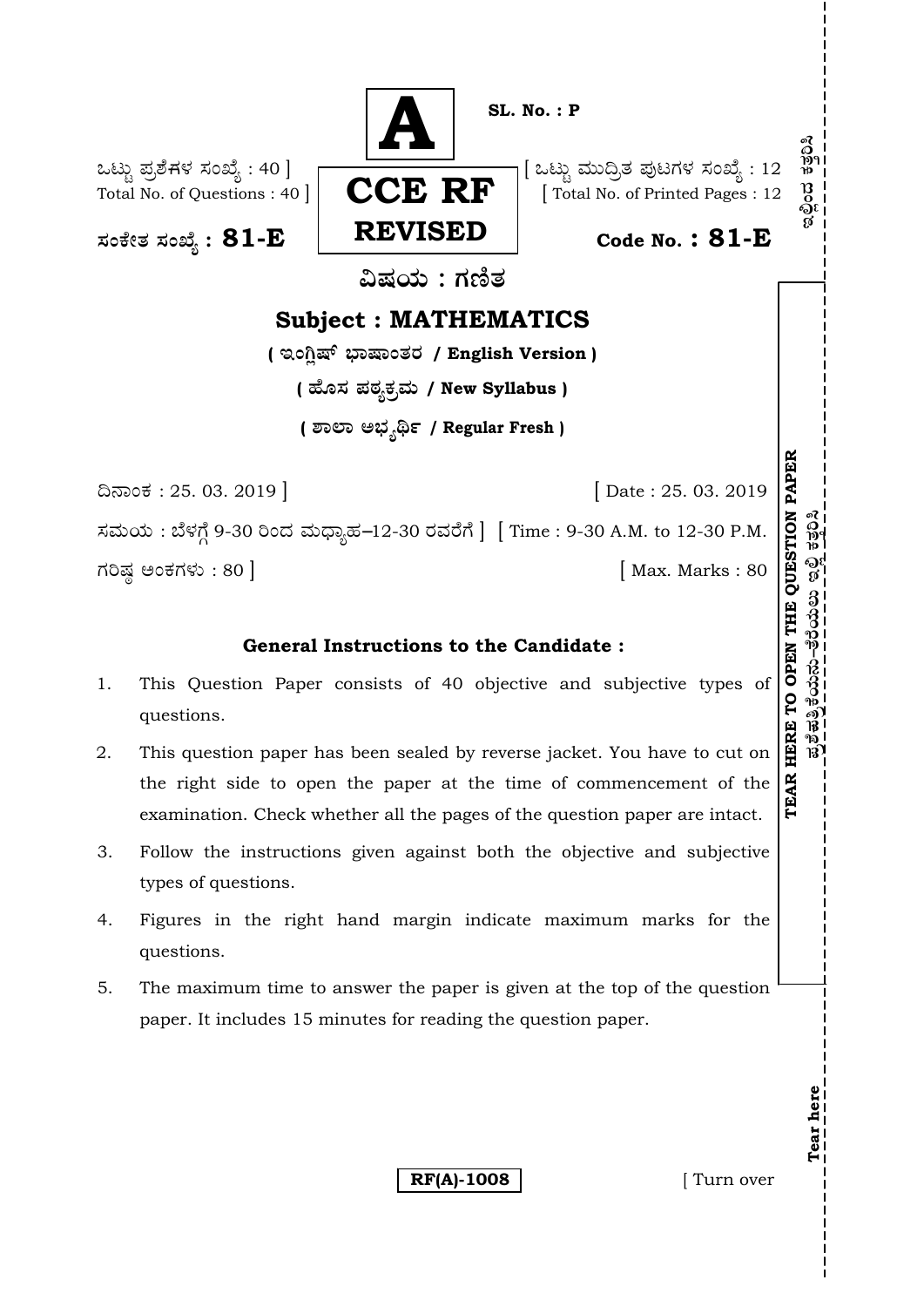- I. *Four* alternatives are given for each of the following questions / incomplete statements. Only one of them is correct or most appropriate. Choose the correct alternative and write the complete answer along with its letter of alphabet.
- $8 \times 1 = 8$ 
	- 1. If the *n*-th term of an arithmetic progression  $a_n = 24 3n$ , then its 2nd term is
		- (A) 18 (B) 15
		- $(C)$  0  $(D)$  2
	- 2. The lines represented by  $2x + 3y 9 = 0$  and  $4x + 6y 18 = 0$  are
		- (A) Intersecting lines
		- (B) Perpendicular lines to each other
		- (C) Parallel lines
		- (D) Coincident lines
	- 3. A straight line which passes through two points on a circle is
		- (A) a chord (B) a secant
		- (C) a tangent (D) the radius
	- 4. If the area of a circle is  $49\pi$  sq.units then its perimeter is
		- (A)  $7 \pi$  units (B)  $9 \pi$  units
		- (C)  $14 \pi$  units (D)  $49 \pi$  units
	- 5. "The product of two consecutive positive integers is 30." This can be expressed algebraically as
		- (A)  $x(x+2) = 30$
		- (B)  $x(x-2) = 30$
		- (C)  $x(x-3) = 30$
		- (D)  $x(x + 1) = 30$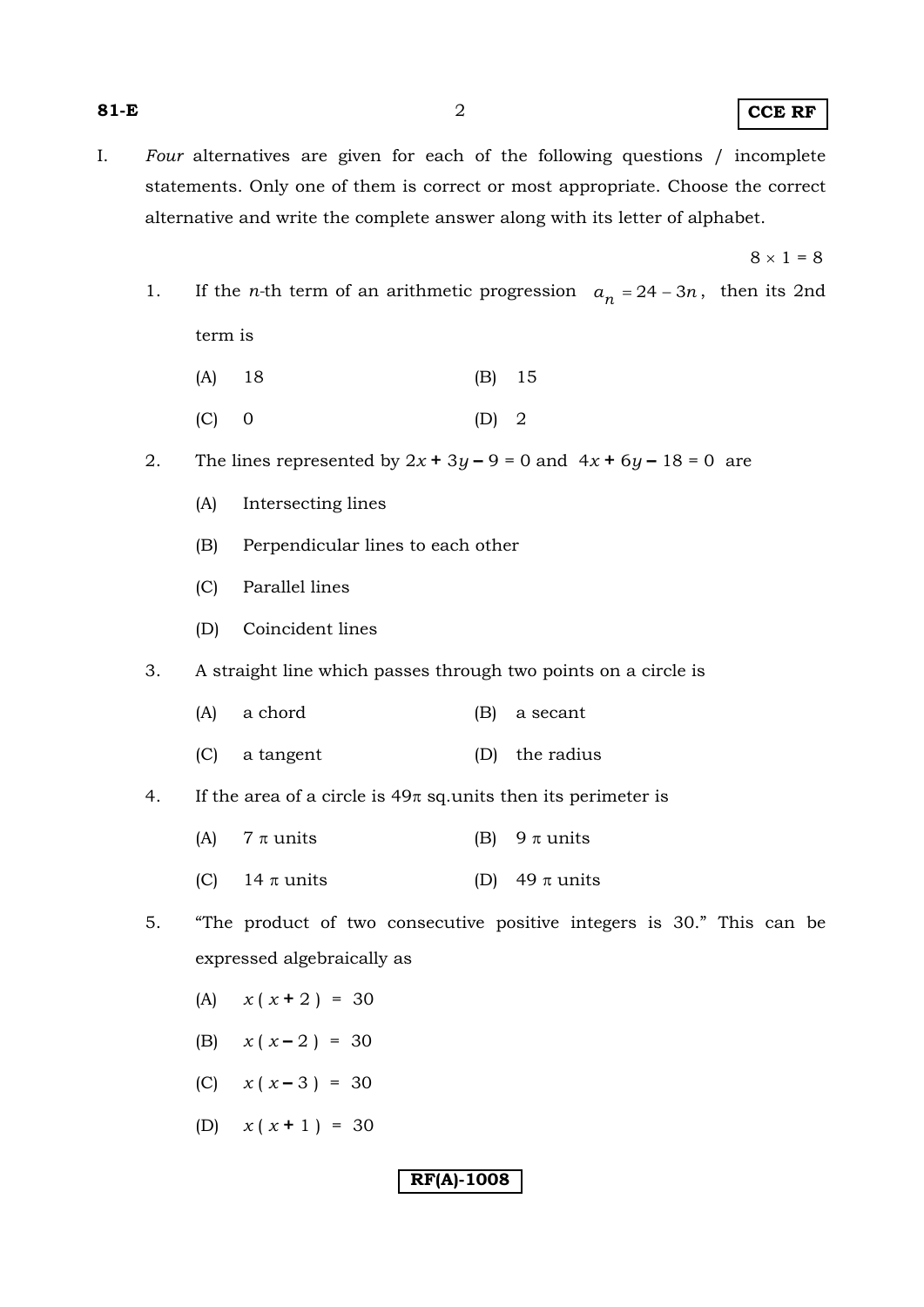- 6. If *a* and *b* are any two positive integers then HCF (*a, b*)  $\times$  LCM (*a, b*) is equal to
- (A) *a* **+** *b* (B) *a* **–** *b*
	- (C)  $a \times b$  (D)  $a \div b$
- 7. The value of  $\cos 48^\circ \sin 42^\circ$  is
- (A) 0 (B)  $\frac{1}{4}$  $\frac{1}{4}$ (C)  $\frac{1}{2}$  $\frac{1}{2}$  (D) 1
- 8. If  $P(A) = 0.05$  then  $P(\overline{A})$  is
	- (A) 0·59 (B) 0·95
- $(C)$  1 (D) 1·05

II. Answer the following :  $6 \times 1 = 6$ 

9. The given graph represents a pair of linear equations in two variables. Write how many solutions these pair of equations have.



**RF(A)-1008** [ Turn over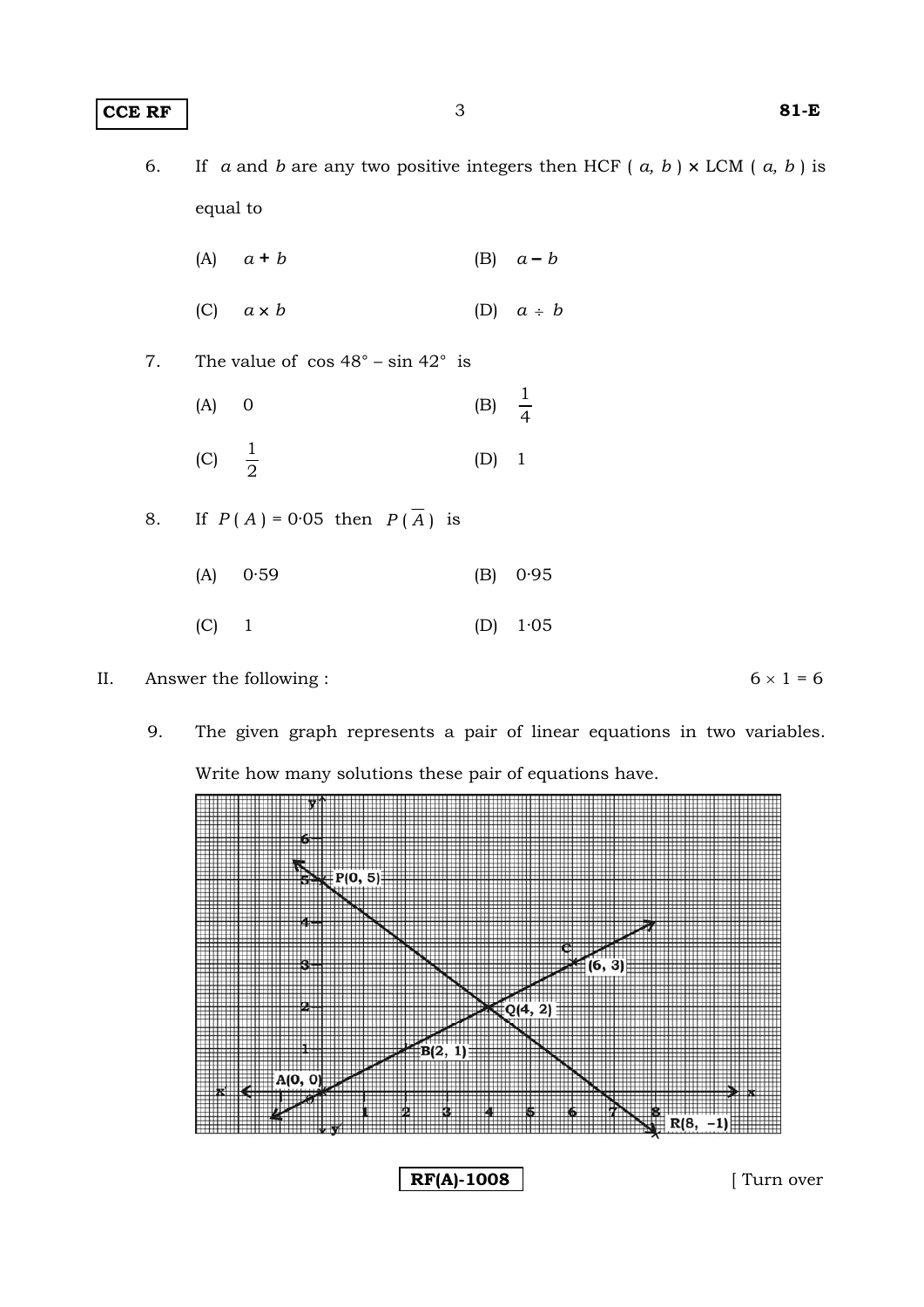- 10. 17 =  $6 \times 2 + 5$  is compared with Euclid's Division lemma  $a = bq + r$ , then which number is representing the remainder ?
- 11. Find the zeroes of the polynomial  $P(x) = x^2 3$ .
- 12. Write the degree of the polynomial  $P(x) = 2x^2 x^3 + 5$ .
- 13. Find the value of the discriminant of the quadratic equation

 $2x^2 - 4x + 3 = 0$ .

- 14. Write the formula to calculate the curved surface area of the frustum of a cone.
- III. Answer the following :
	- 15. Find the sum of first twenty terms of Arithmetic series 2 **+** 7 **+** 12 **+** ... using suitable formula. 2
	- 16. In  $\triangle ABC$ ,  $AD \perp BC$  and  $AD^2 = BD \times CD$ . Prove that

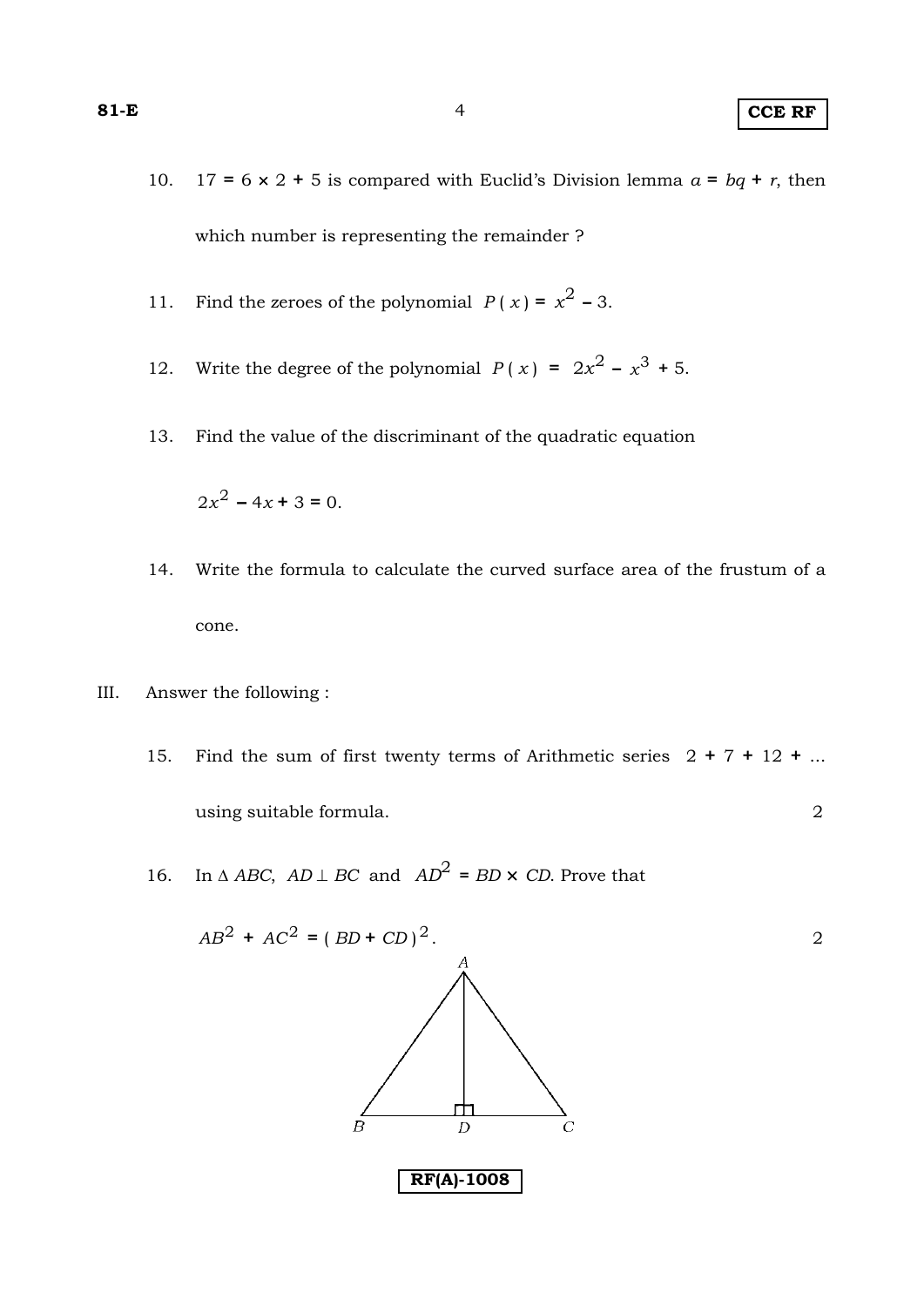#### **CCE RF** 81-E

 17. In Δ *ABC*, *DE* || *BC*. If *AD* **=** 5 cm, *BD* **=** 7 cm and *AC* **=** 18 cm, find the length of *AE*. 2



In the given figure if *PQ* || *RS*, prove that Δ *POQ* **~** Δ *SOR*.



18. Solve the following pair of linear equations by any suitable method : 2

 $x + y = 5$  $2x - 3y = 5$ .

 19. In the figure, *ABCD* is a square of side 14 cm. *A, B, C* and *D* are the centres of four congruent circles such that each circle touches externally two of the remaining three circles. Find the area of the shaded region. 2

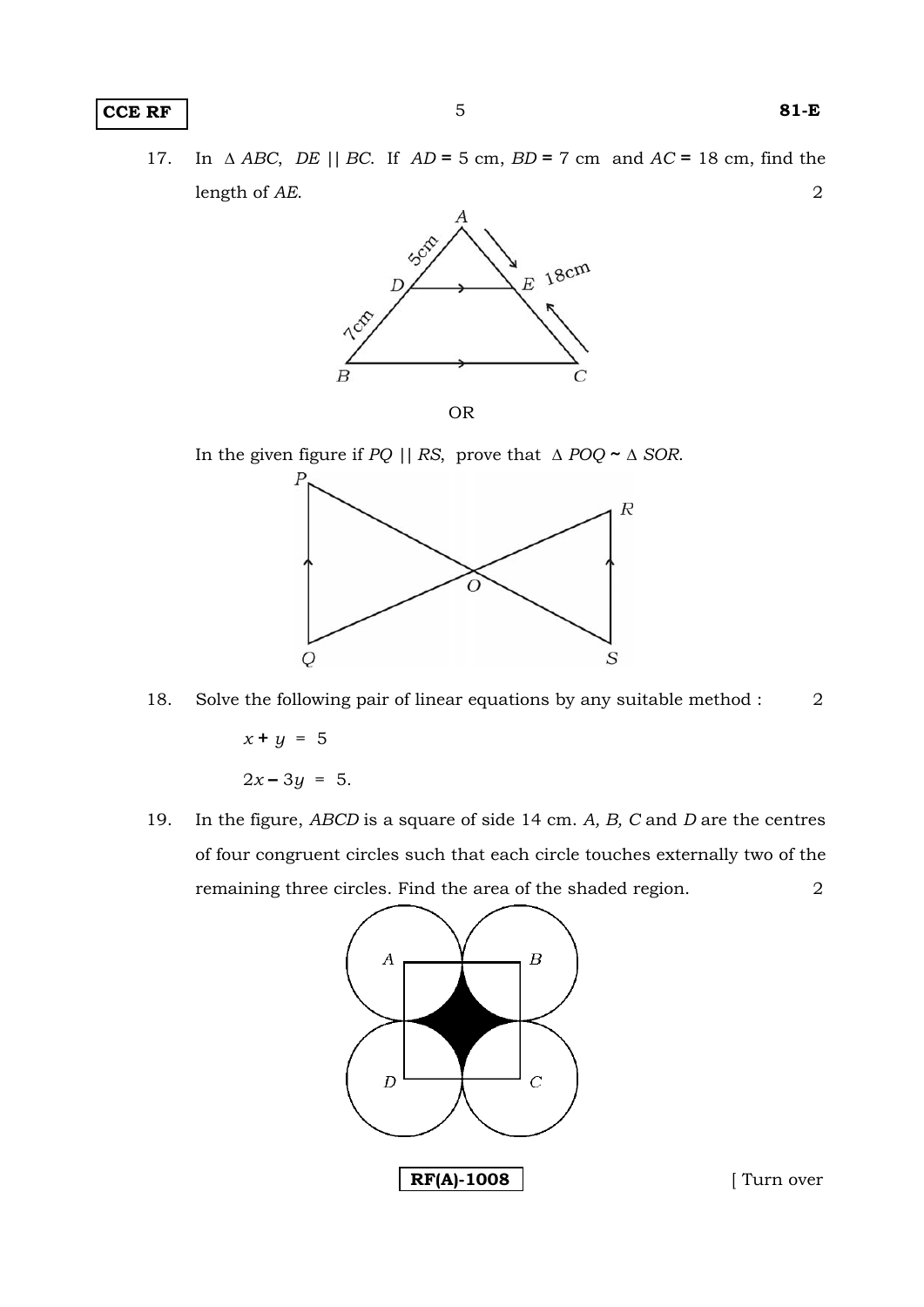20. Draw a circle of radius 4 cm and construct a pair of tangents such that the angle between them is 60°. 2

 21. Find the co-ordinates of point which divides the line segment joining the points  $A(4, -3)$  and  $B(8, 5)$  in the ratio 3 : 1 internally. 2

- 22. Prove that  $3 + \sqrt{5}$  is an irrational number. 2
- 23. The sum and product of the zeroes of a quadratic polynomial

$$
P(x) = ax^2 + bx + c
$$
 are -3 and 2 respectively. Show that  $b + c = 5a$ .

 $2\,$ 

- 24. Find the quotient and the remainder when  $P(x) = 3x^3 + x^2 + 2x + 5$  is divided by  $q(x) = x^2 + 2x + 1$ .
- 25. Solve  $2x^2 5x + 3 = 0$  by using formula. 2
- 26. The length of a rectangular field is 3 times its breadth. If the area of the field is 147 sq.m, find its length and breadth. 2

27. If 
$$
\sin \theta = \frac{12}{13}
$$
, find the values of  $\cos \theta$  and  $\tan \theta$ .

#### OR

If  $\sqrt{3} \tan \theta = 1$  and  $\theta$  is acute, find the value of sin 3 $\theta$  + cos 2 $\theta$ .

**RF(A)-1008**

**81-E** 6 **CCE RF**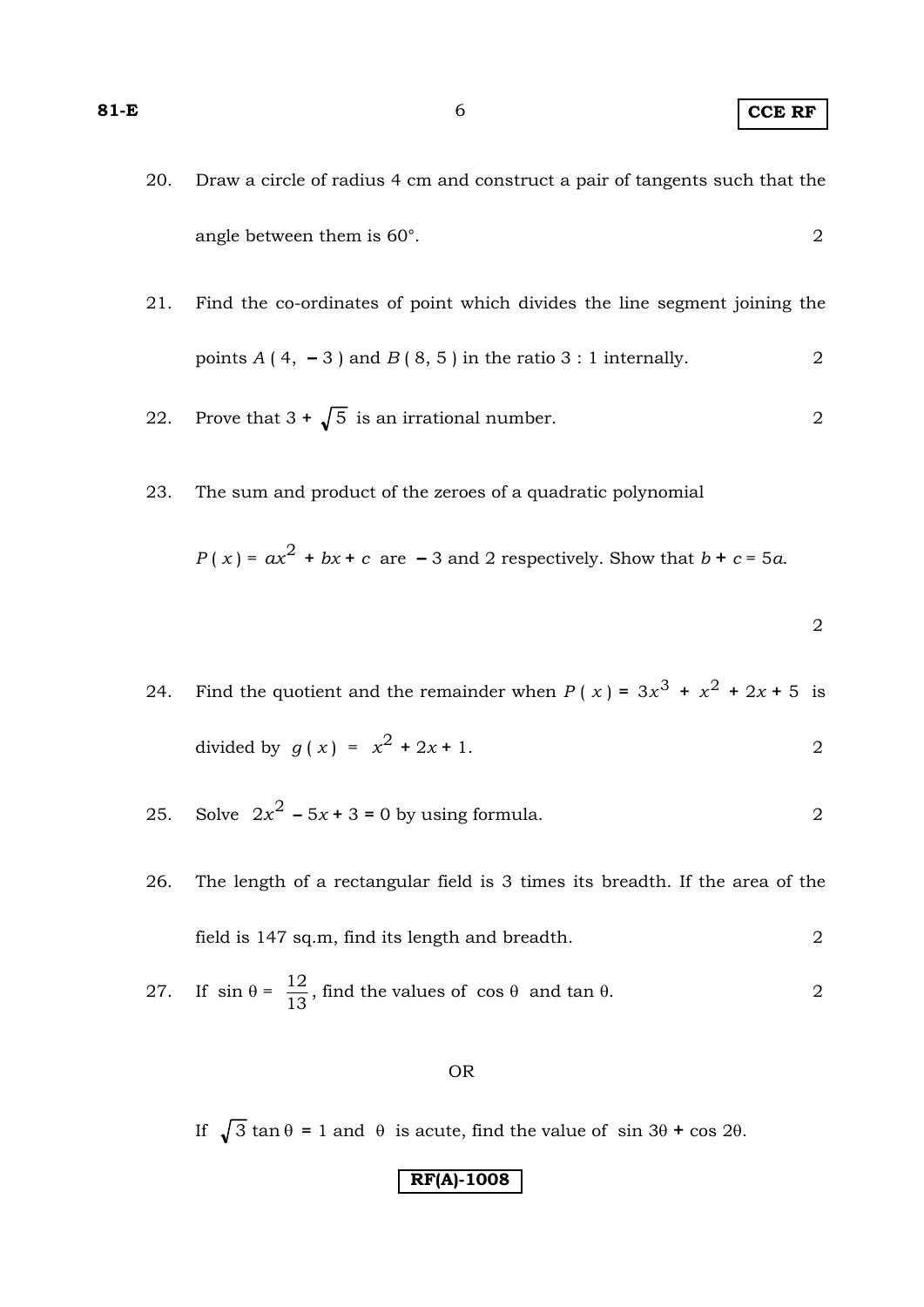#### **CCE RF** 7 **81-E**

28. Prove that 
$$
\left(\frac{1+\cos\theta}{1-\cos\theta}\right) = (\csc\theta + \cot\theta)^2
$$
.

- 29. A cubical die numbered from 1 to 6 is rolled twice. Find the probability of getting the sum of numbers on its faces is 10. 2
- 30. The radii of two circular ends of a frustum of a cone shaped dustbin are 15 cm and 8 cm. If its depth is 63 cm, find the volume of the dustbin. 2
- IV. Answer the following :
	- 31. Prove that "the lengths of tangents drawn from an external point to a circle are equal". 3

#### OR

 In the given figure *PQ* and *RS* are two parallel tangents to a circle with centre *O* and another tangent *AB* with point of contact *C* intersecting *PQ* at *A* and *RS* at *B*. Prove that  $|AOB = 90^{\circ}$ .

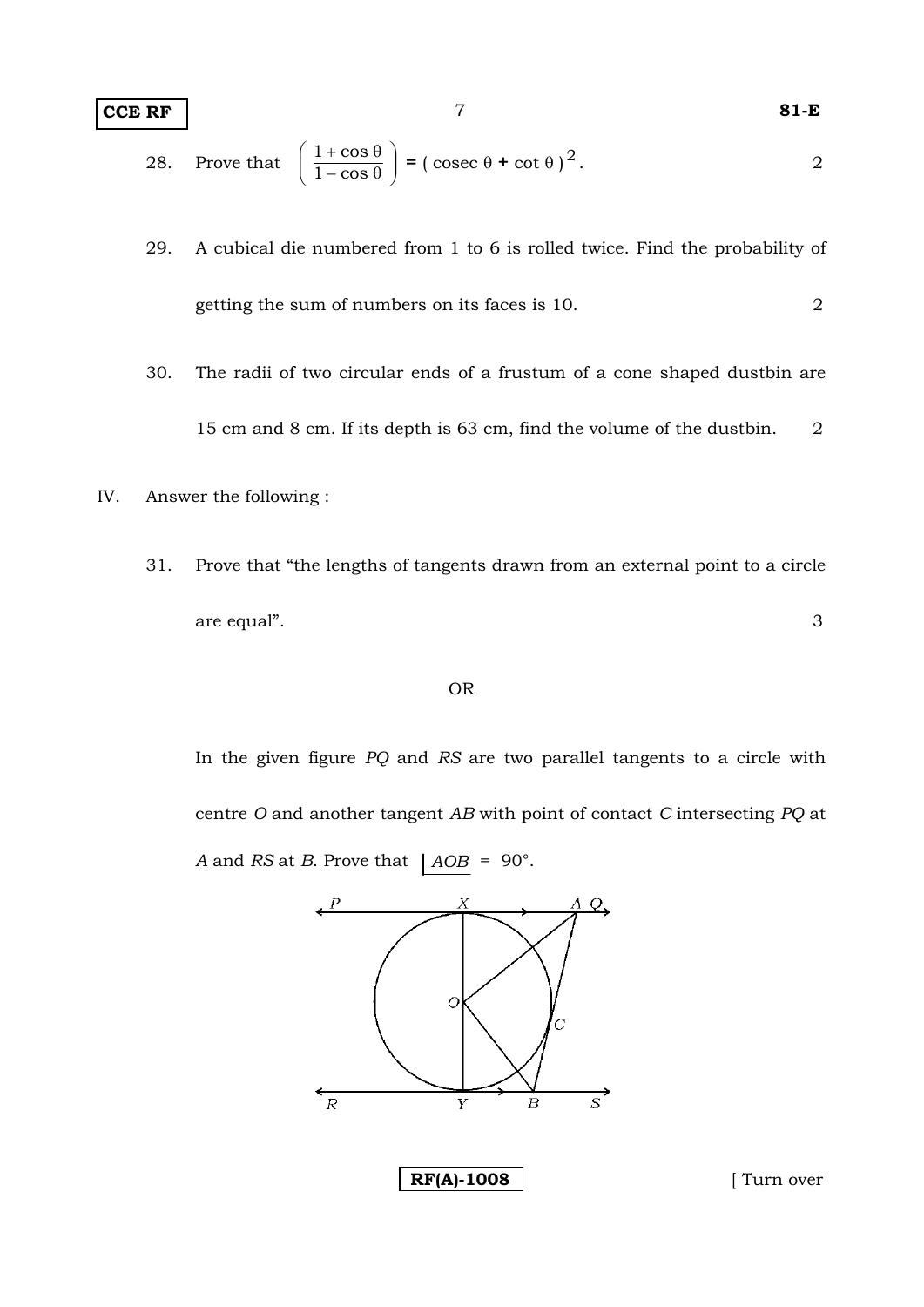## **81-E** 8 **CCE RF**

32. Calculate the median of the following frequency distribution table : 3

| Class-interval | Frequency $(f_i)$ |
|----------------|-------------------|
| $1 - 4$        | 6                 |
| $4 - 7$        | 30                |
| $7 - 10$       | 40                |
| $10 - 13$      | 16                |
| $13 - 16$      | 4                 |
| $16 - 19$      |                   |
|                | 100<br>$\sum f_i$ |

## OR

Calculate the mode for the following frequency distribution table.

| Class-interval | Frequency $(f_i)$ |
|----------------|-------------------|
| $10 - 25$      | 2                 |
| $25 - 40$      | 3                 |
| $40 - 55$      | 7                 |
| $55 - 70$      | 6                 |
| $70 - 85$      | 6                 |
| $85 - 100$     | 6                 |
|                | $\sum f_i$<br>30  |

 33. During the medical check-up of 35 students of a class, their weights were recorded as follows. Draw a less than type of ogive for the given data : 3

| Weight $($ in $kg$ ) | Number of<br>students |
|----------------------|-----------------------|
| Less than 38         | ∩                     |
| Less than 40         | З                     |
| Less than 42         | 5                     |
| Less than 44         | 9                     |
| Less than 46         | 14                    |
| Less than 48         | 28                    |
| Less than 50         | 32                    |
| Less than 52         | 35                    |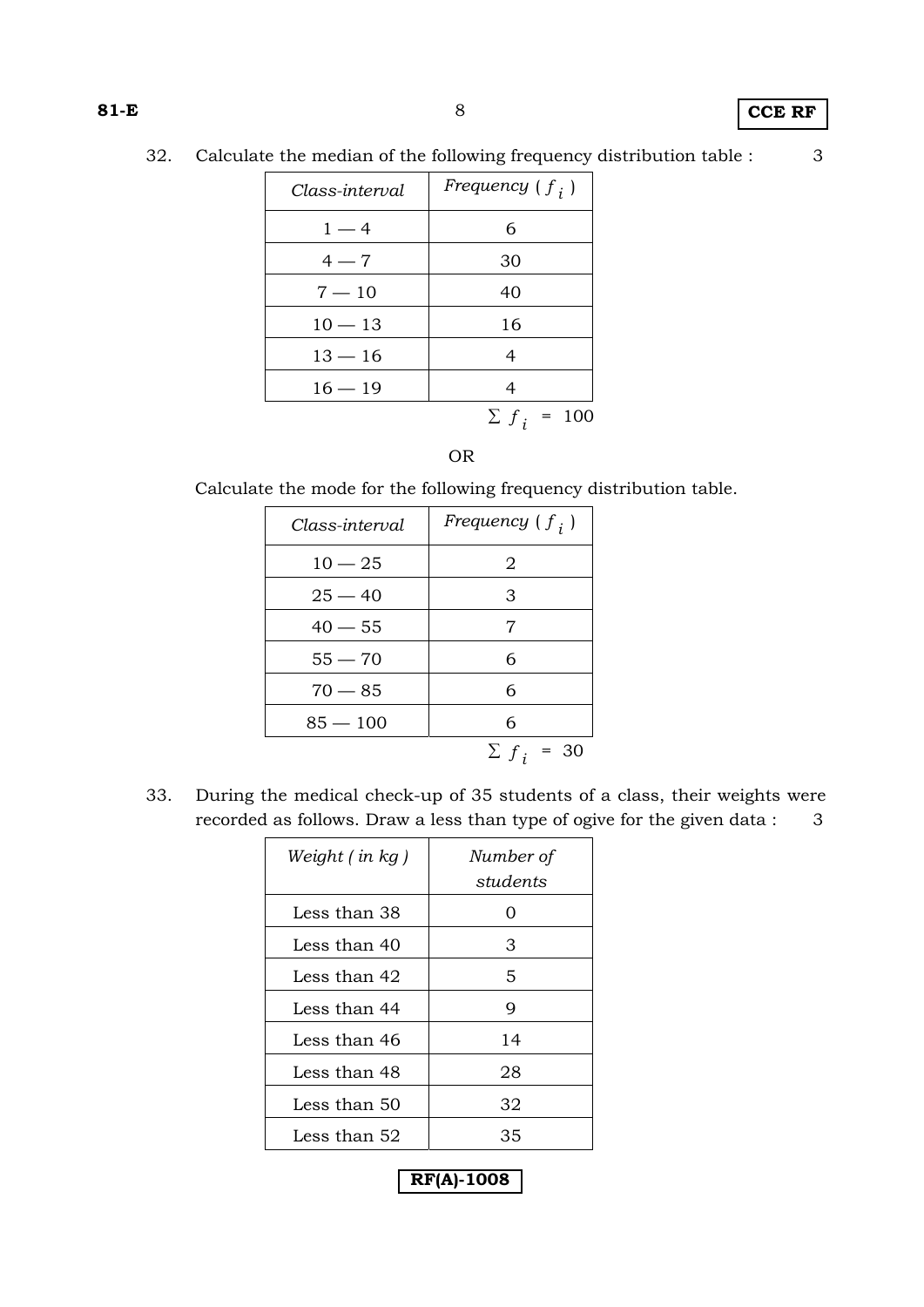34. The seventh term of an Arithmetic progression is four times its second term and twelfth term is 2 more than three times of its fourth term. Find the progression. 3

#### OR

 A line segment is divided into four parts forming an Arithmetic progression. The sum of the lengths of 3rd and 4th parts is three times the sum of the lengths of first two parts. If the length of fourth part is 14 cm, find the total length of the line segment.

 35. The vertices of a Δ *ABC* are *A* ( **–** 3, 2 ), *B* ( **–** 1, **–** 4 ) and *C* ( 5, 2 ). If *M* and *N* are the mid-points of *AB* and *AC* respectively, show that 2 *MN* = *BC*.

3

#### OR

 The vertices of a Δ *ABC* are *A* ( **–** 5, **–** 1 ), *B* ( 3, **–** 5 ), *C* ( 5, 2 ). Show that the area of the  $\triangle$  *ABC* is four times the area of the triangle formed by joining the mid-points of the sides of the triangle *ABC*.

 36. Construct a triangle with sides 5 cm, 6 cm and 7 cm and then construct another triangle whose sides are  $\frac{7}{5}$  of the corresponding sides of the first triangle. 3

**RF(A)-1008** [ Turn over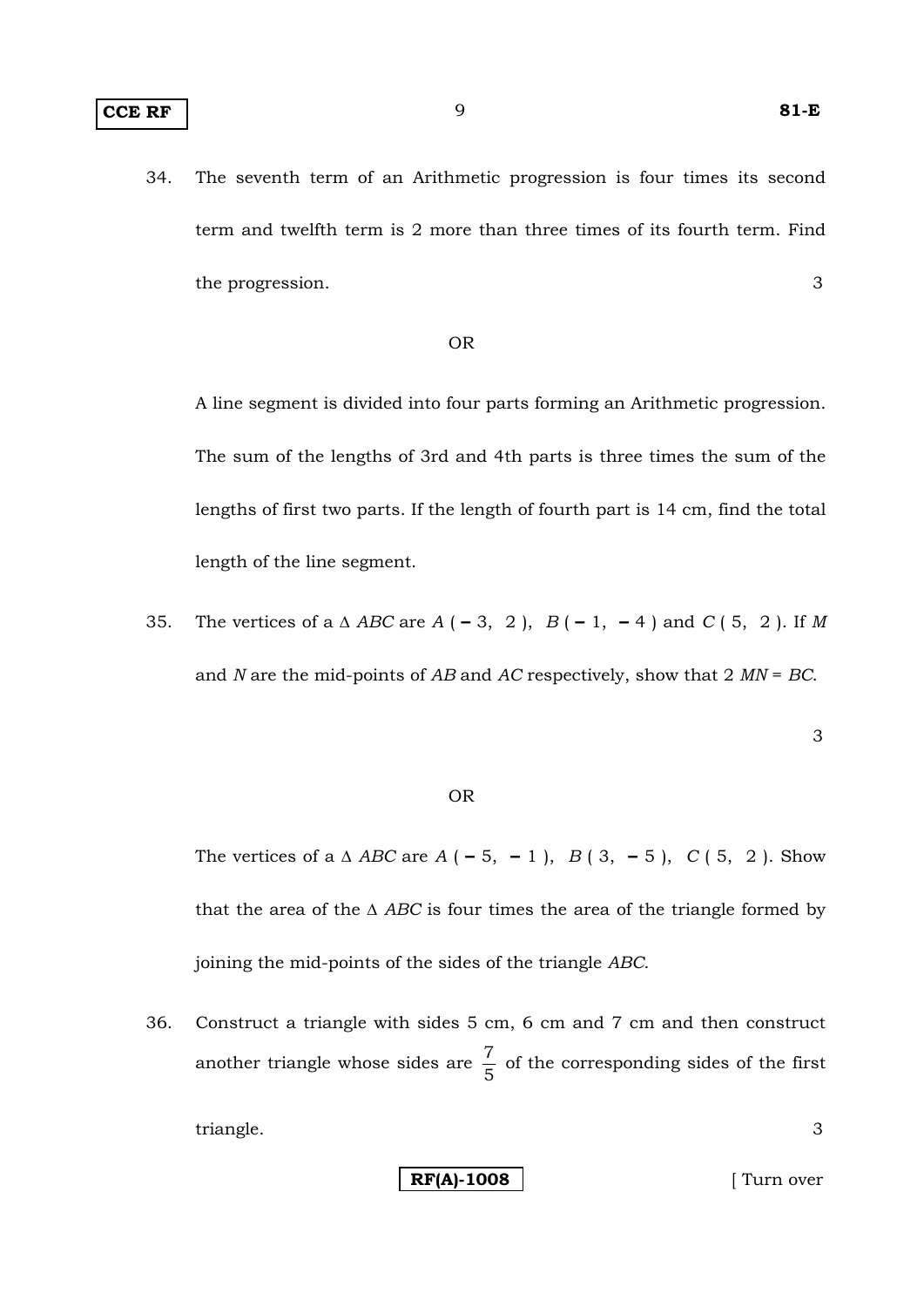### **81-E** 10 **CCE RF**

- V. Answer the following :
	- 37. Find the solution of the following pairs of linear equation by the graphical method : 4

 $2x + y = 6$  $2x - y = 2$ 

- 38. The angles of elevation of the top of a tower from two points at a distance of 4 m and 9 m from the base of the tower and in the same straight line with it are complementary. Find the height of the tower. 4
- 39. The bottom of a right cylindrical shaped vessel made from metallic sheet is closed by a cone shaped vessel as shown in the figure. The radius of the circular base of the cylinder and radius of the circular base of the cone are each is equal to 7 cm. If the height of the cylinder is 20 cm and height of cone is 3 cm, calculate the cost of milk to fill completely this vessel at the rate of Rs. 20 per litre. 4



OR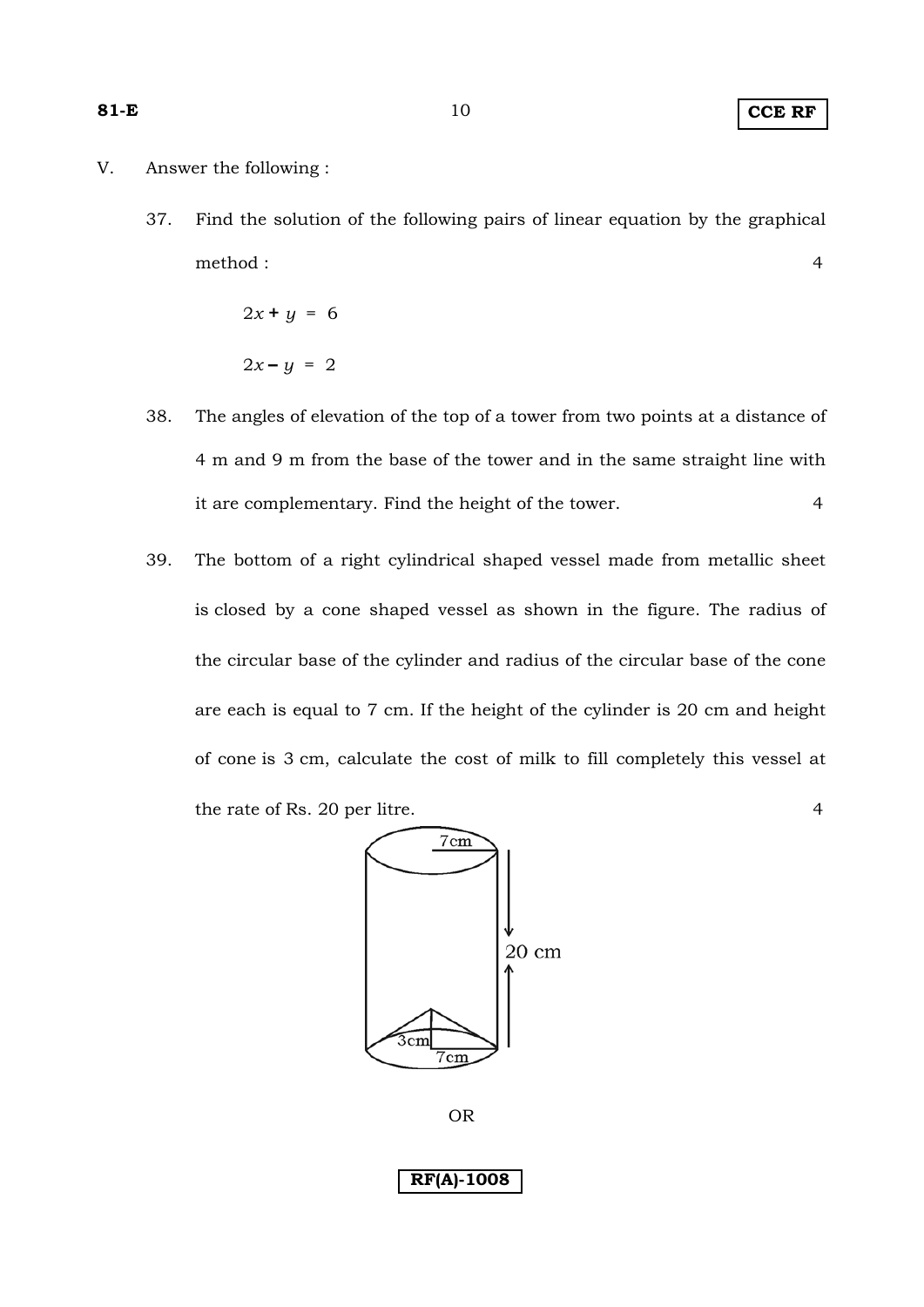A hemispherical vessel of radius 14 cm is fully filled with sand. This sand is poured on a level ground. The heap of sand forms a cone shape of height 7 cm. Calculate the area of ground occupied by the circular base of the heap of the sand.

 40. Prove that "the ratio of the areas of two similar triangles is equal to the square of the ratio of their corresponding sides". 4